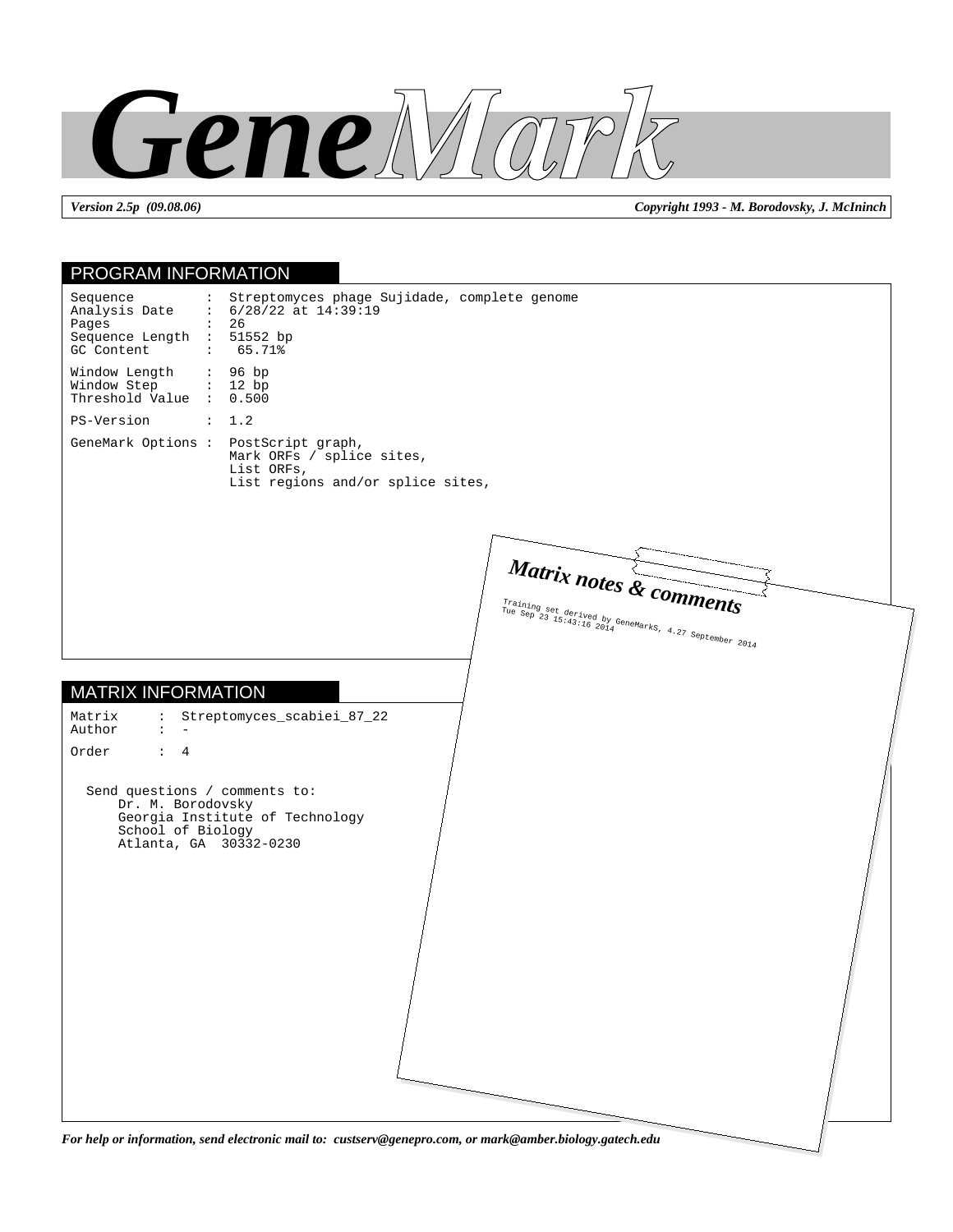

Streptomyces phage Sujidade, complete genome, Order 4, Window 96, Step 12, 2/26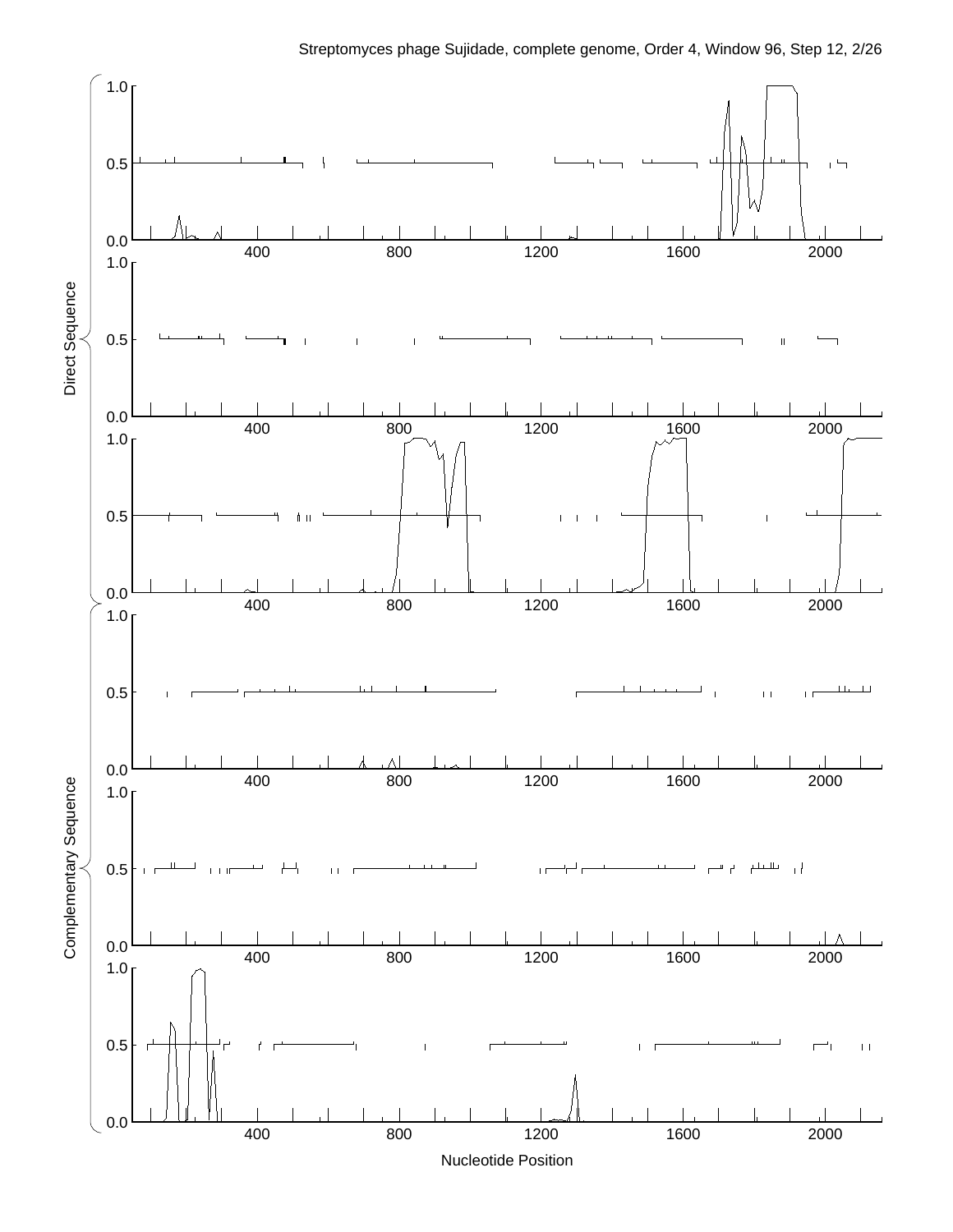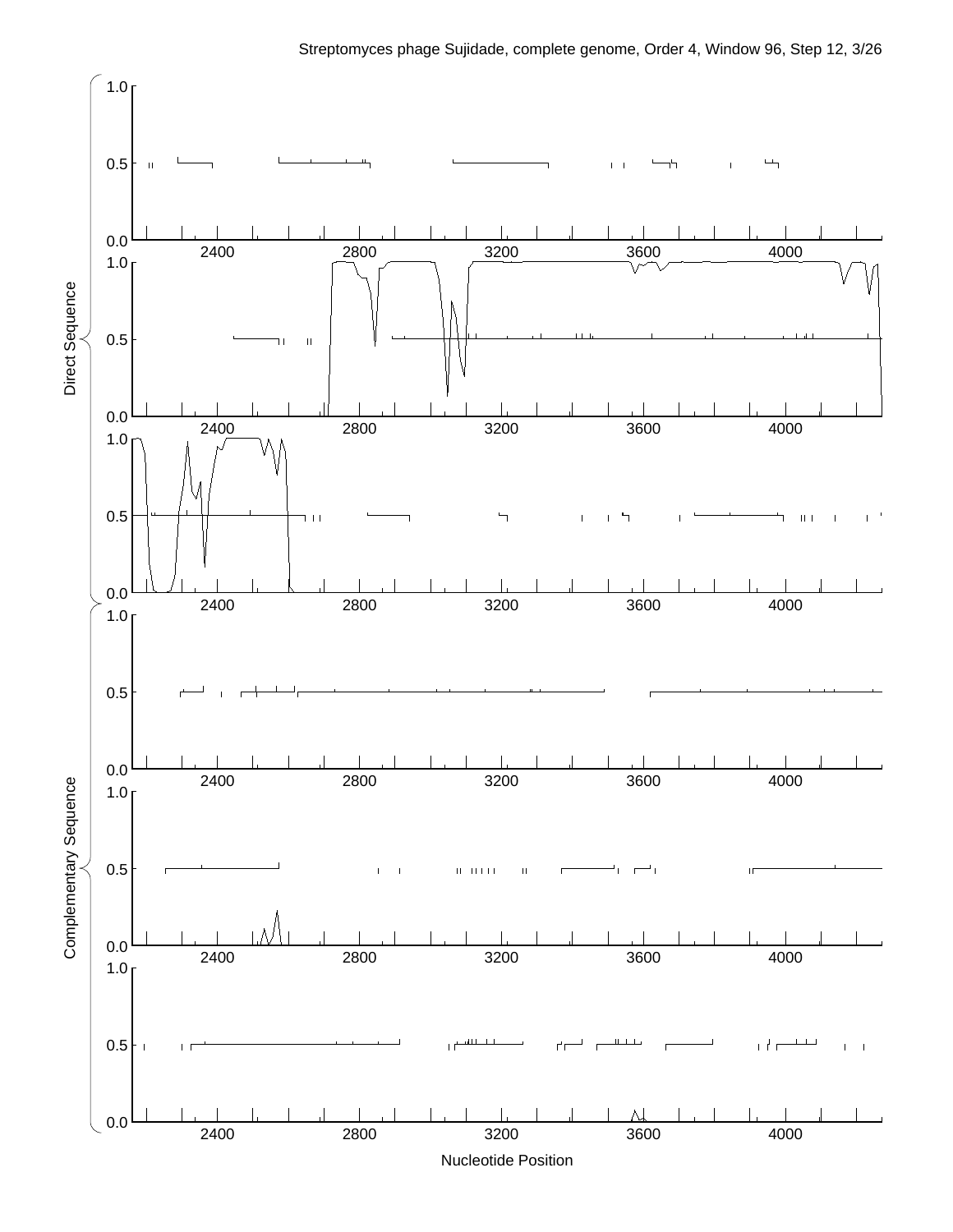

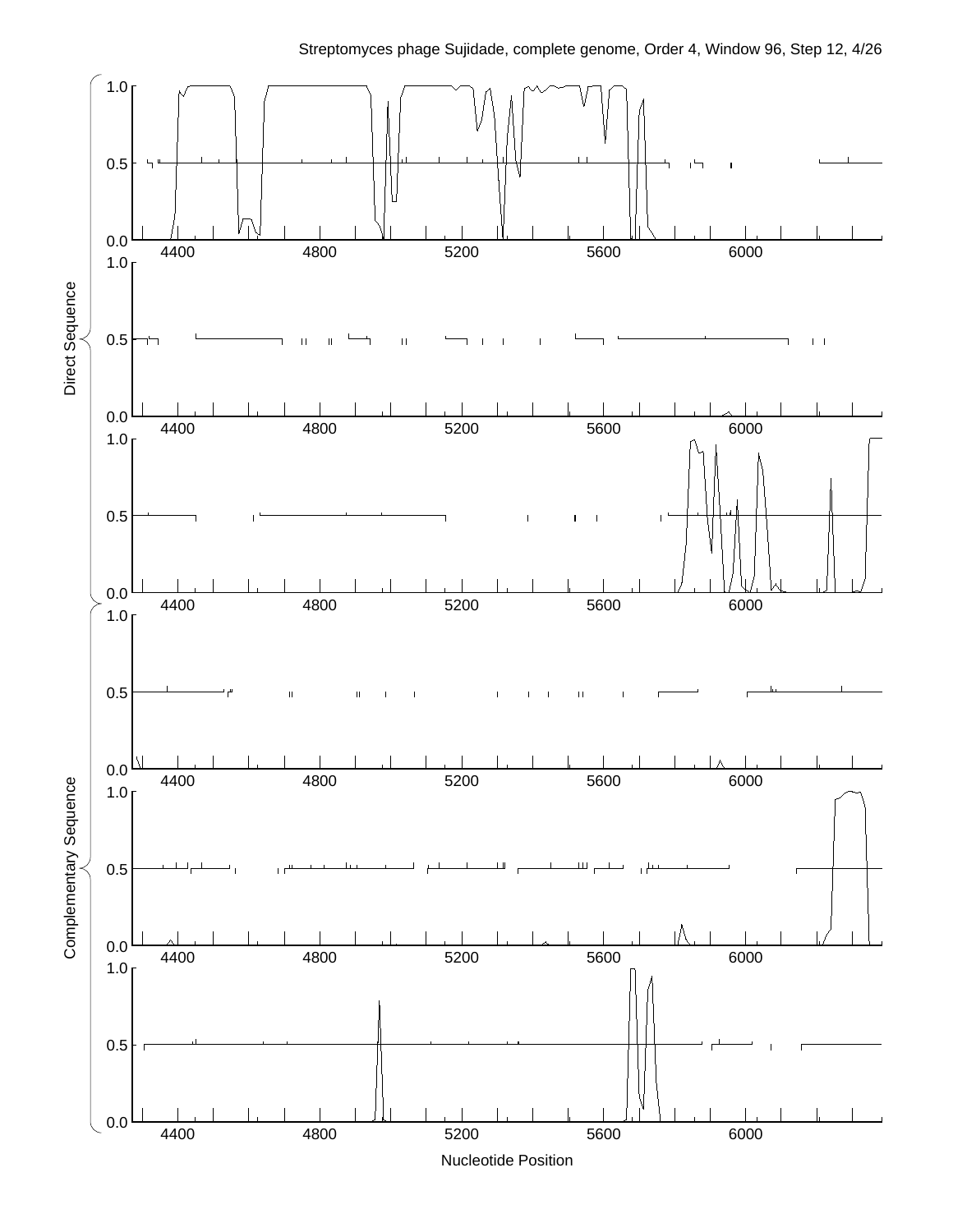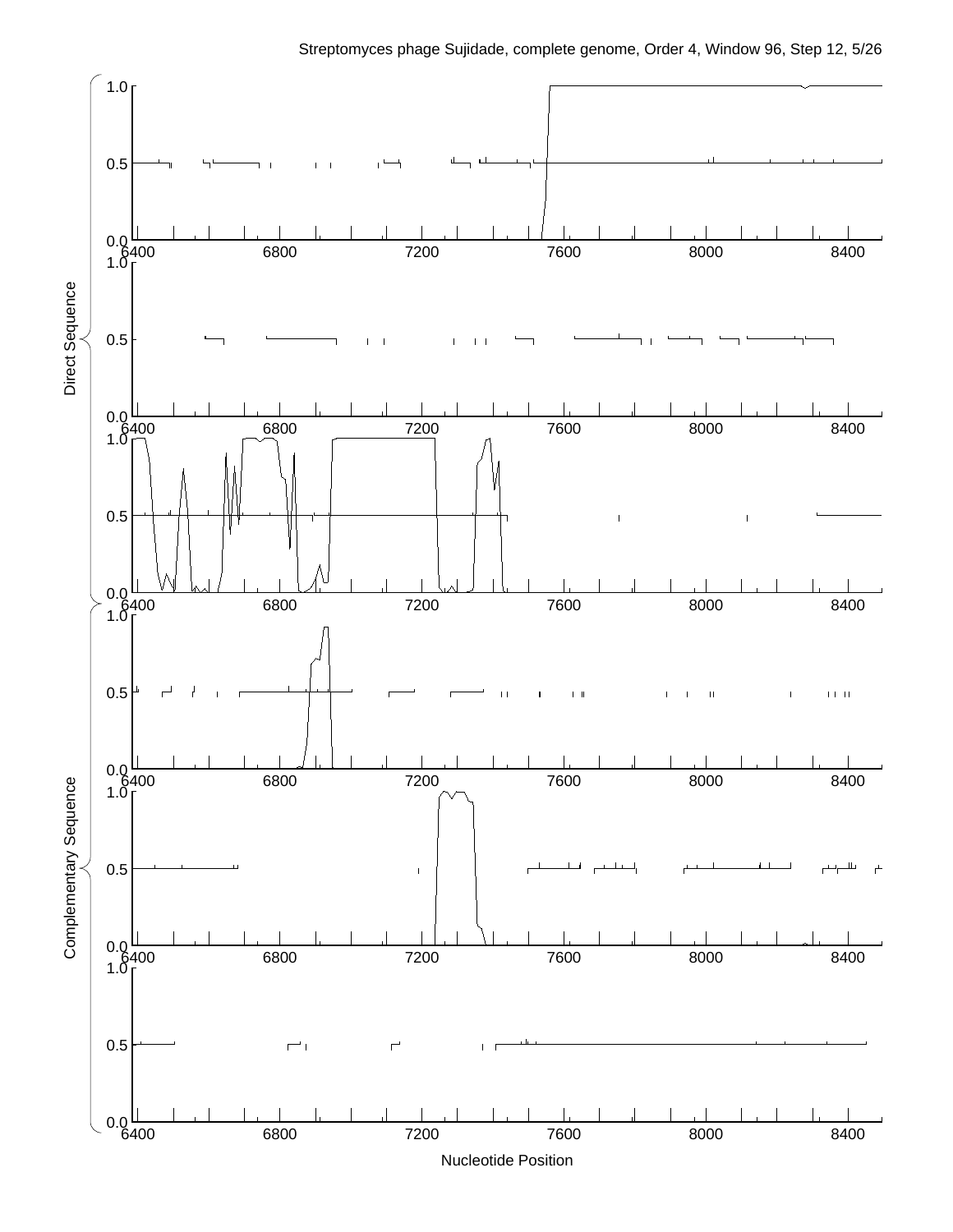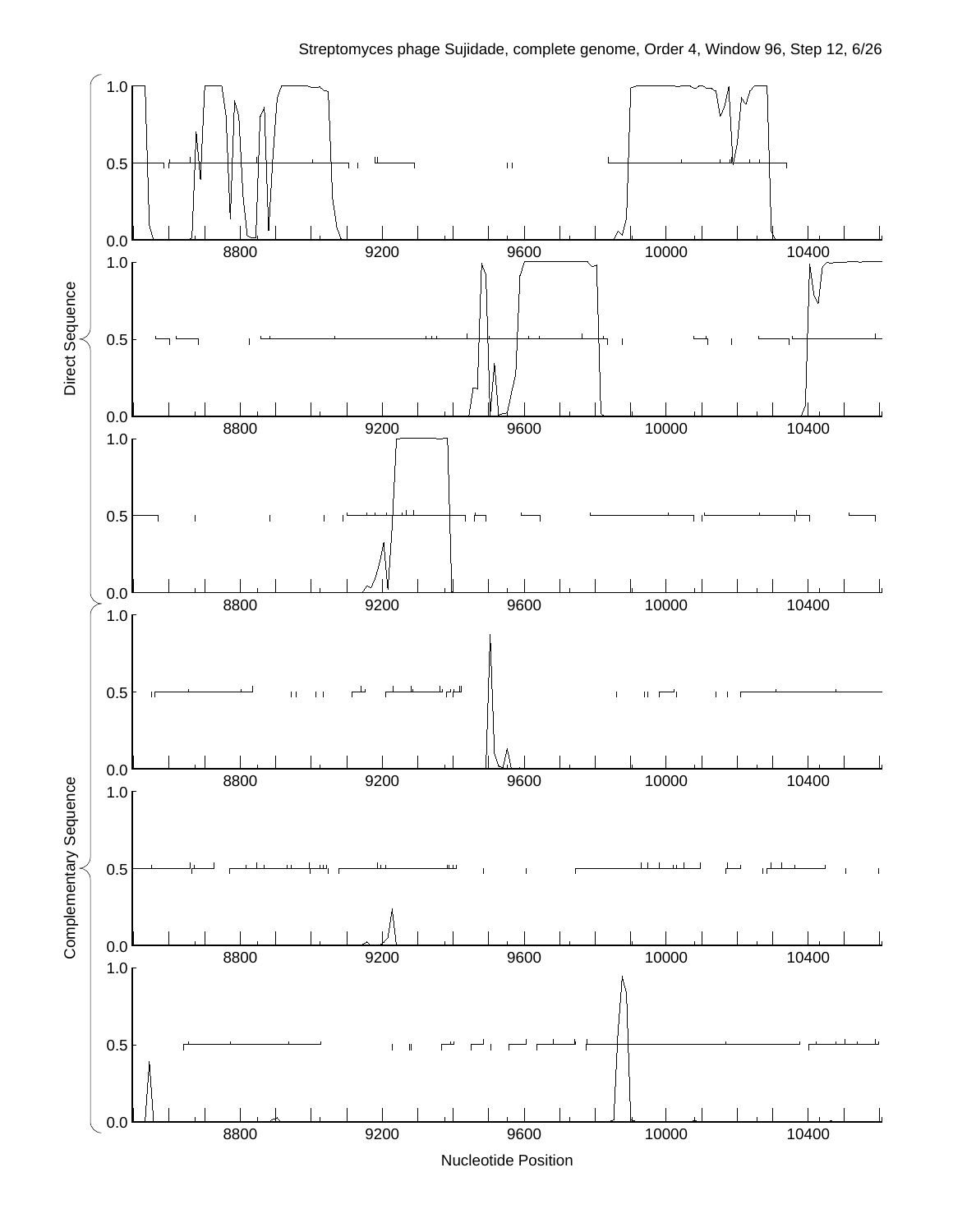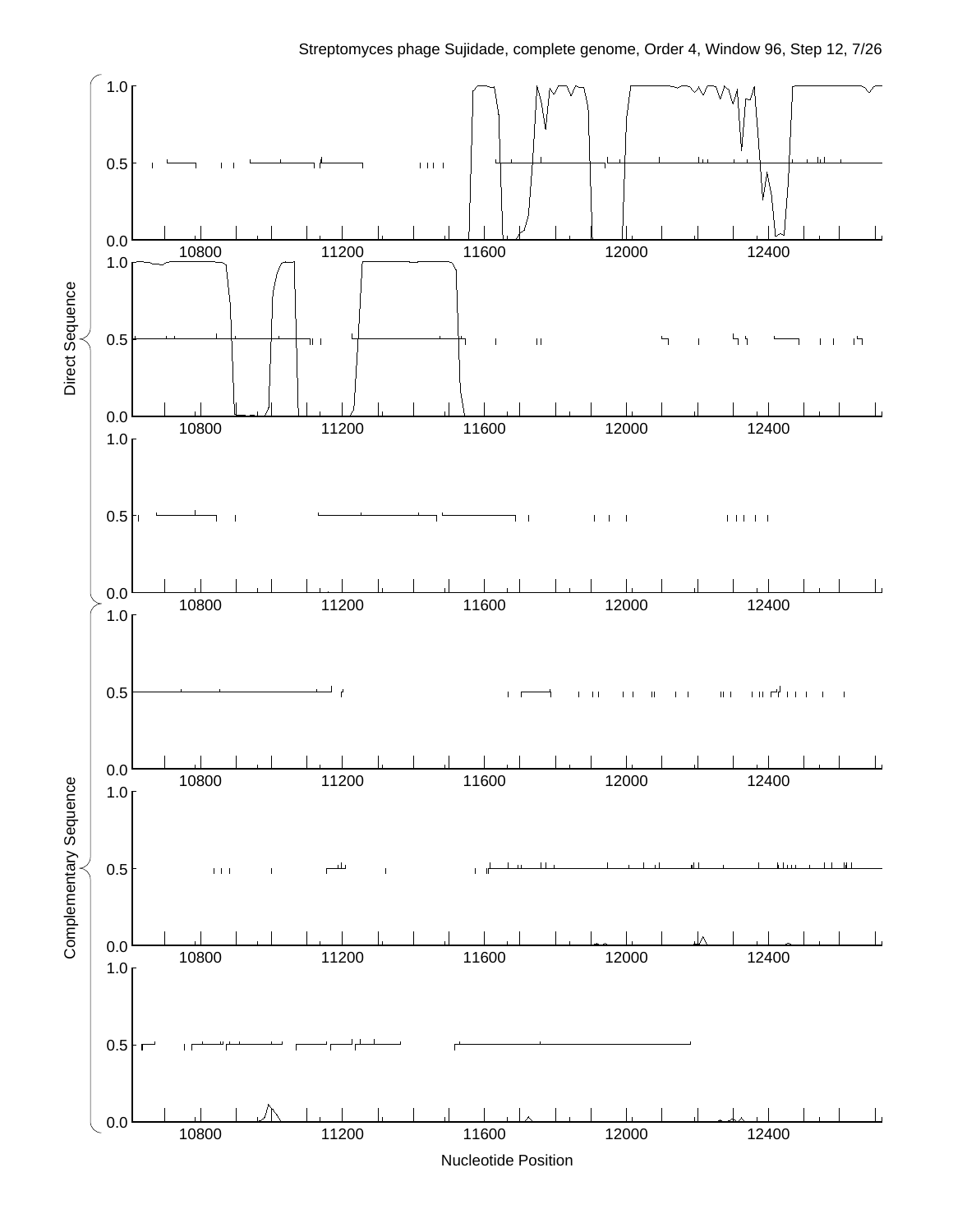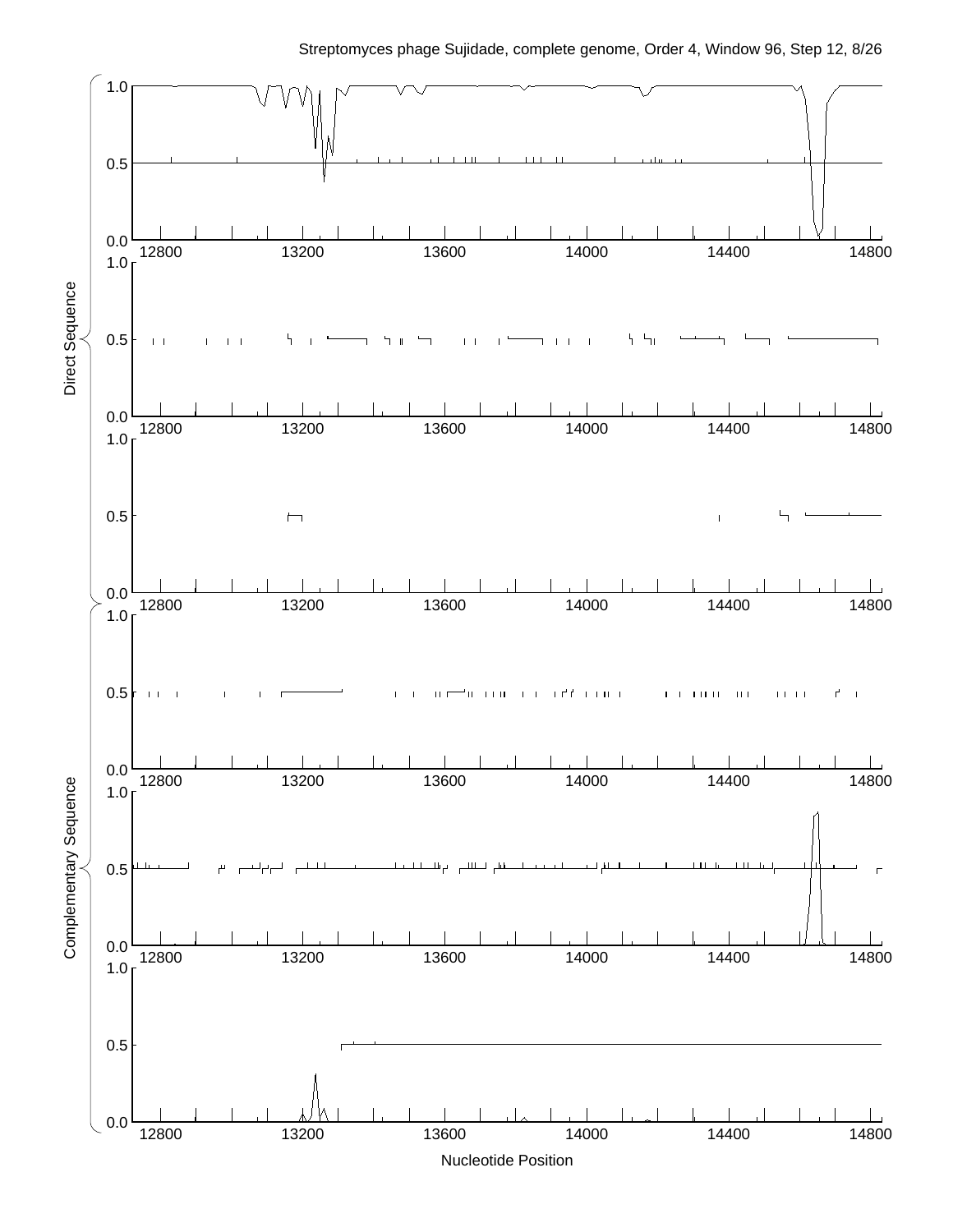Streptomyces phage Sujidade, complete genome, Order 4, Window 96, Step 12, 9/26

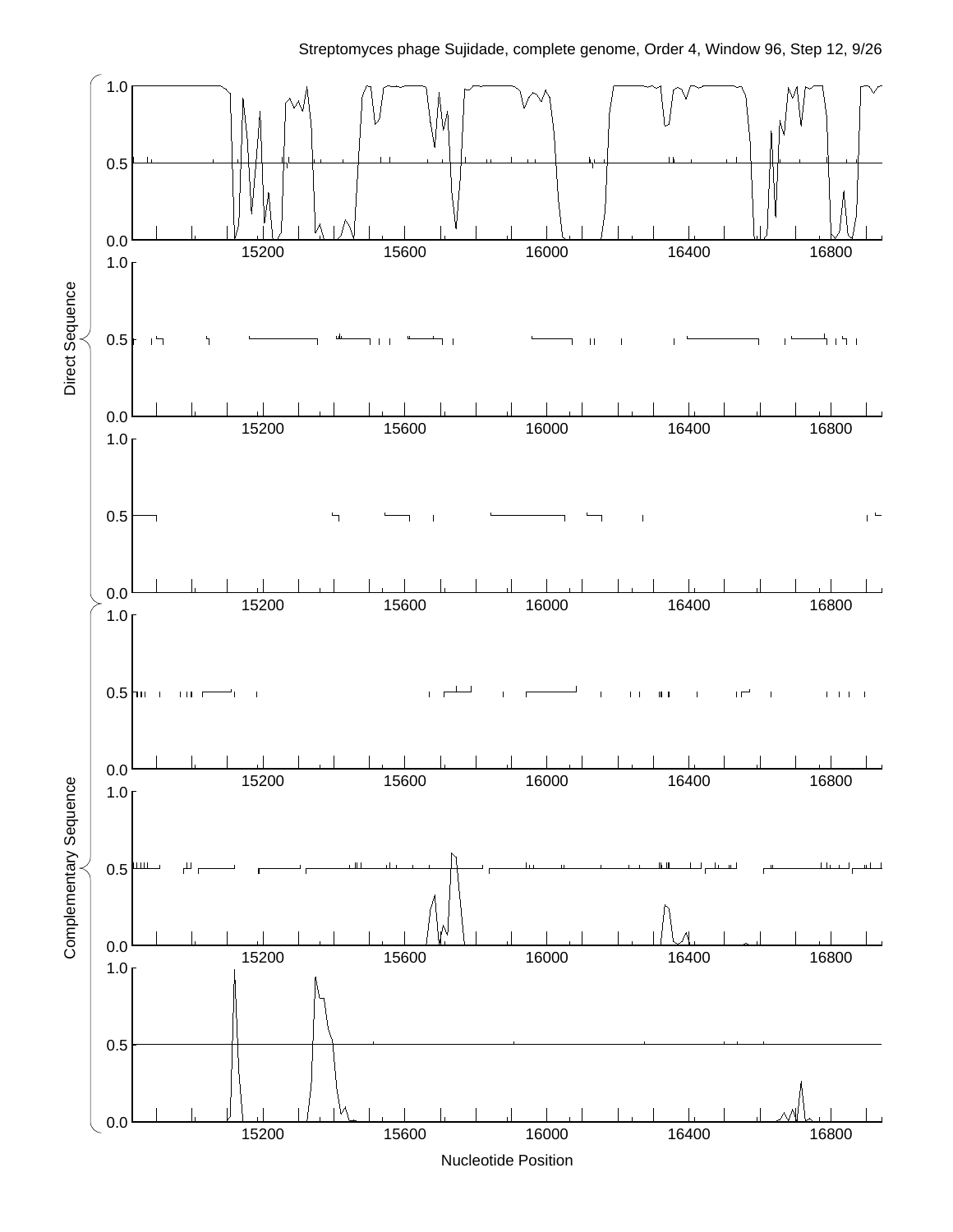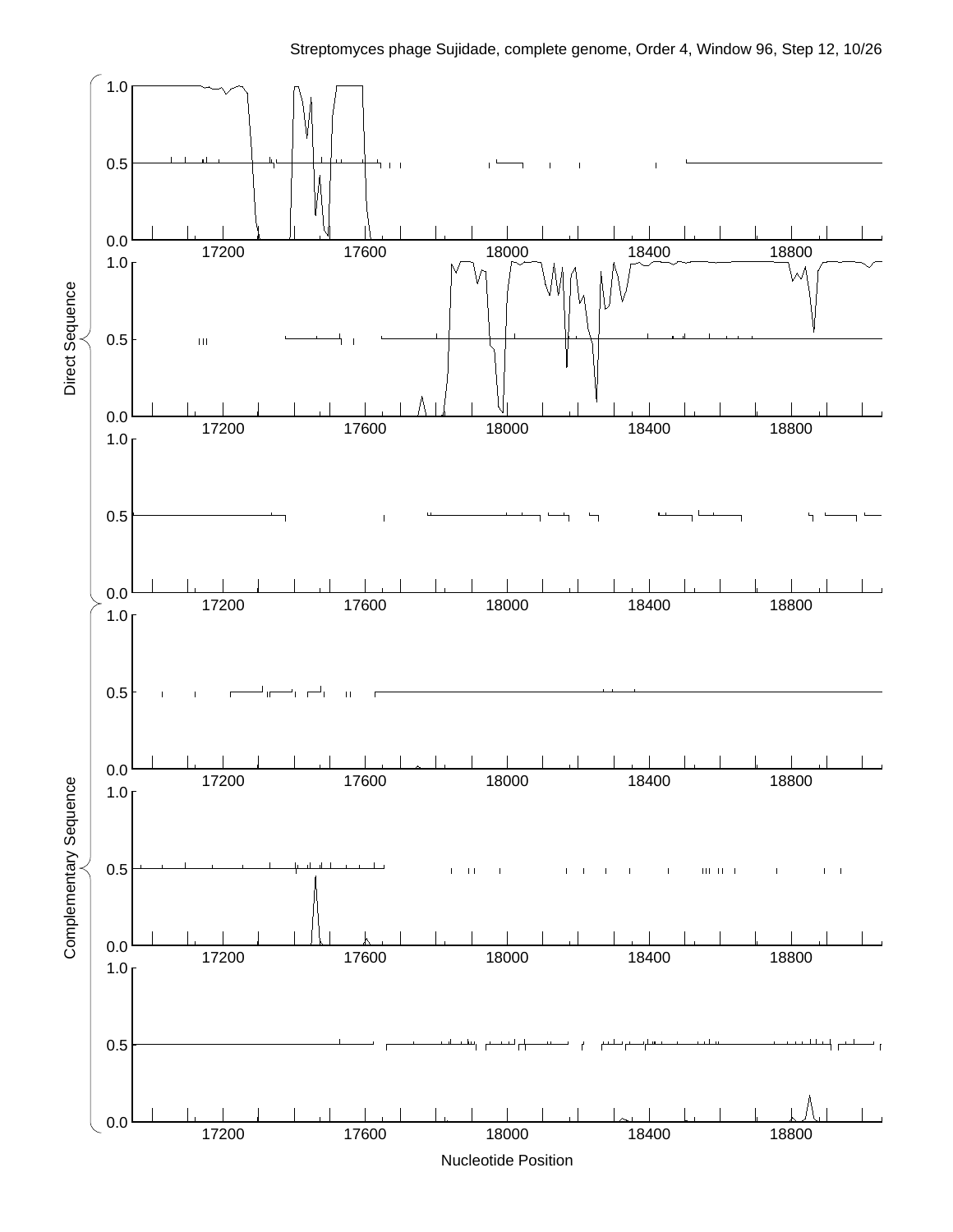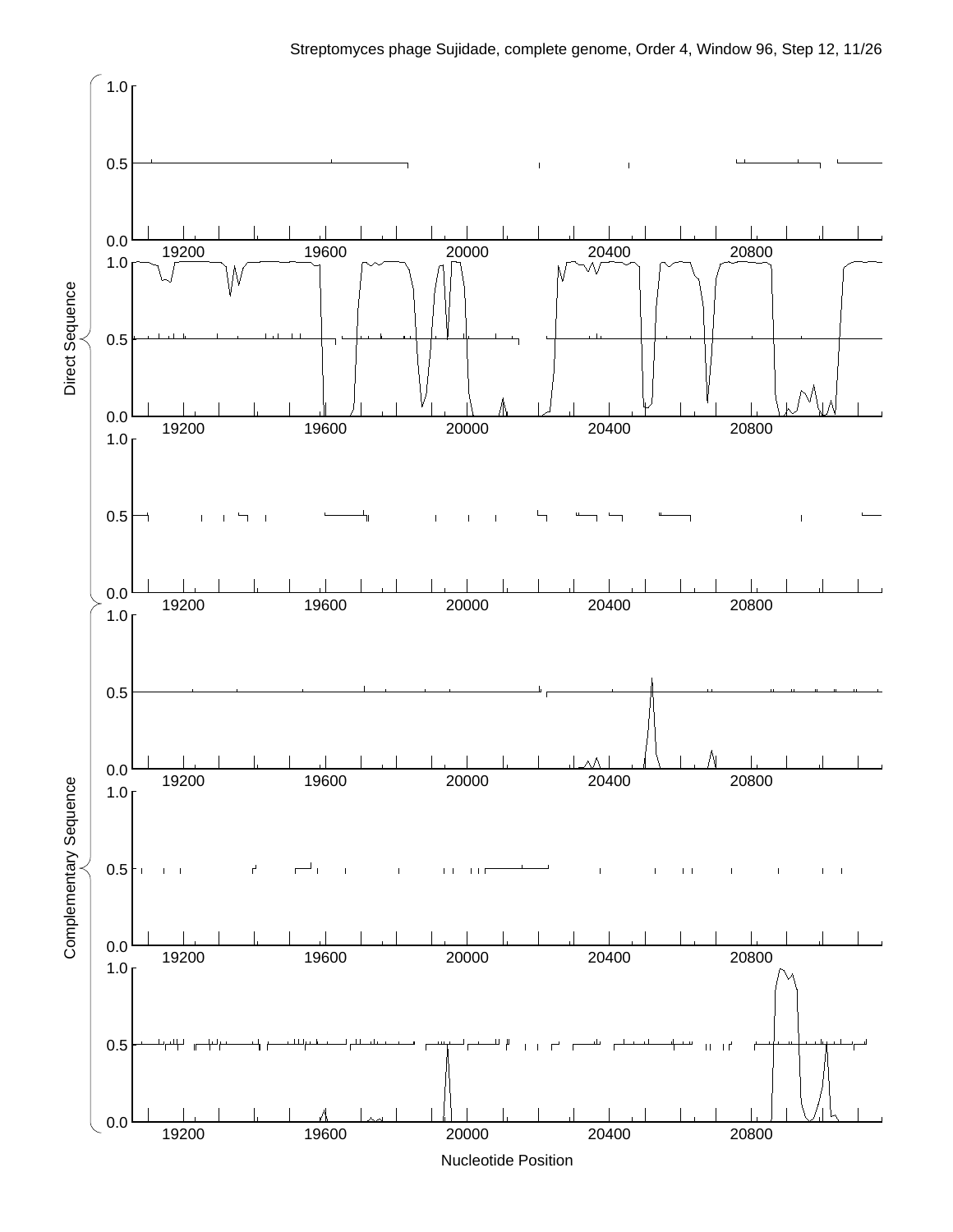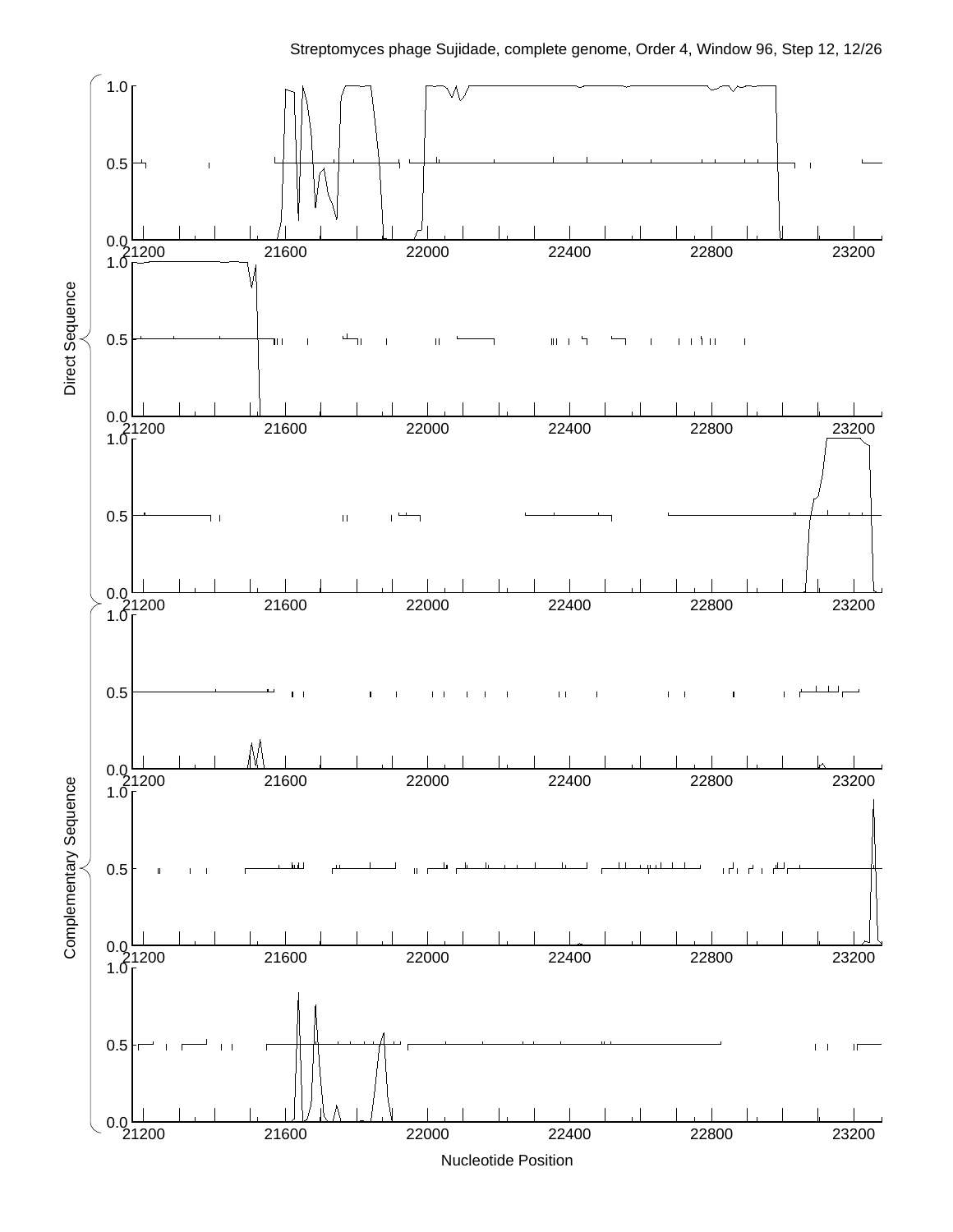

Streptomyces phage Sujidade, complete genome, Order 4, Window 96, Step 12, 13/26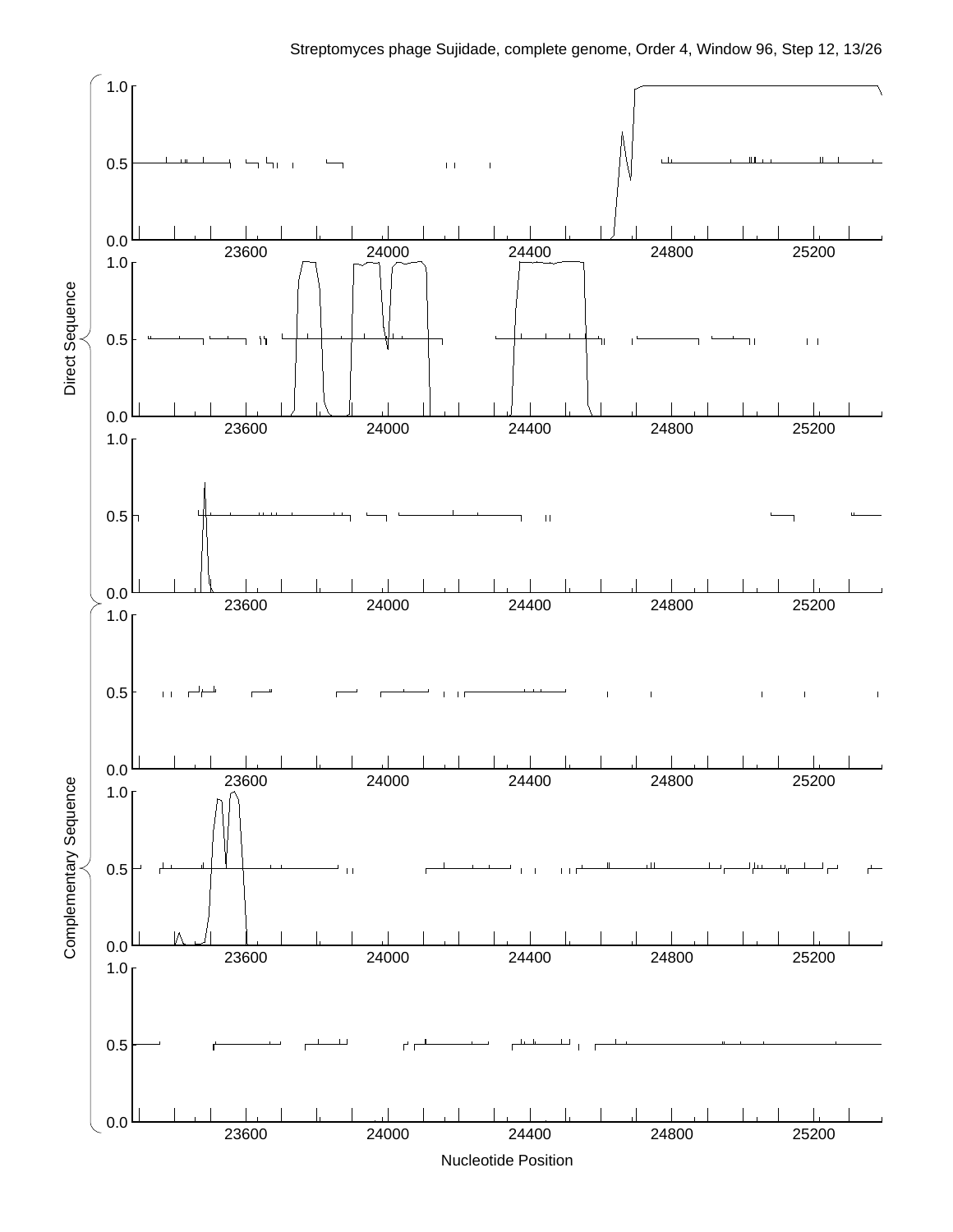![](_page_13_Figure_0.jpeg)

Streptomyces phage Sujidade, complete genome, Order 4, Window 96, Step 12, 14/26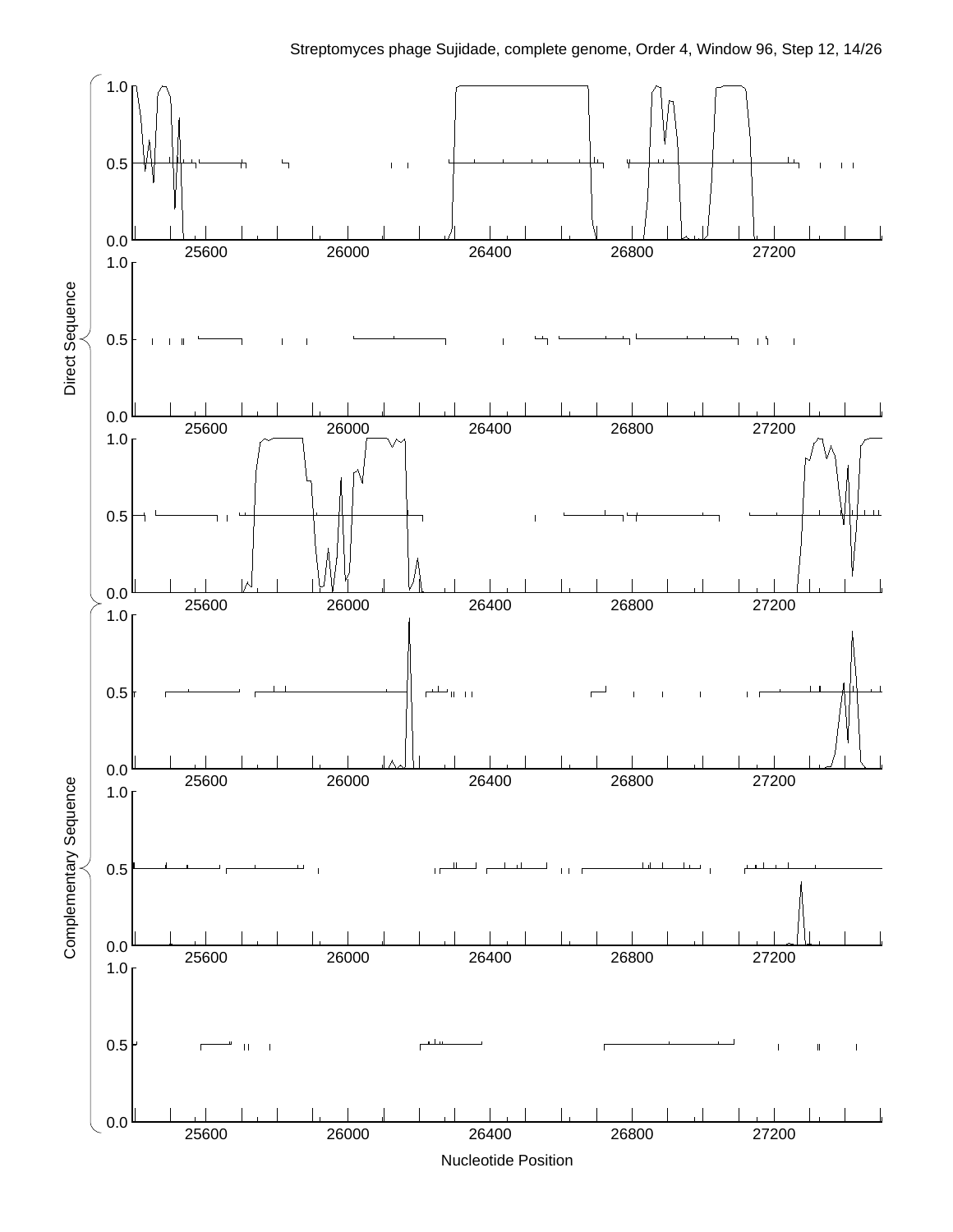![](_page_14_Figure_0.jpeg)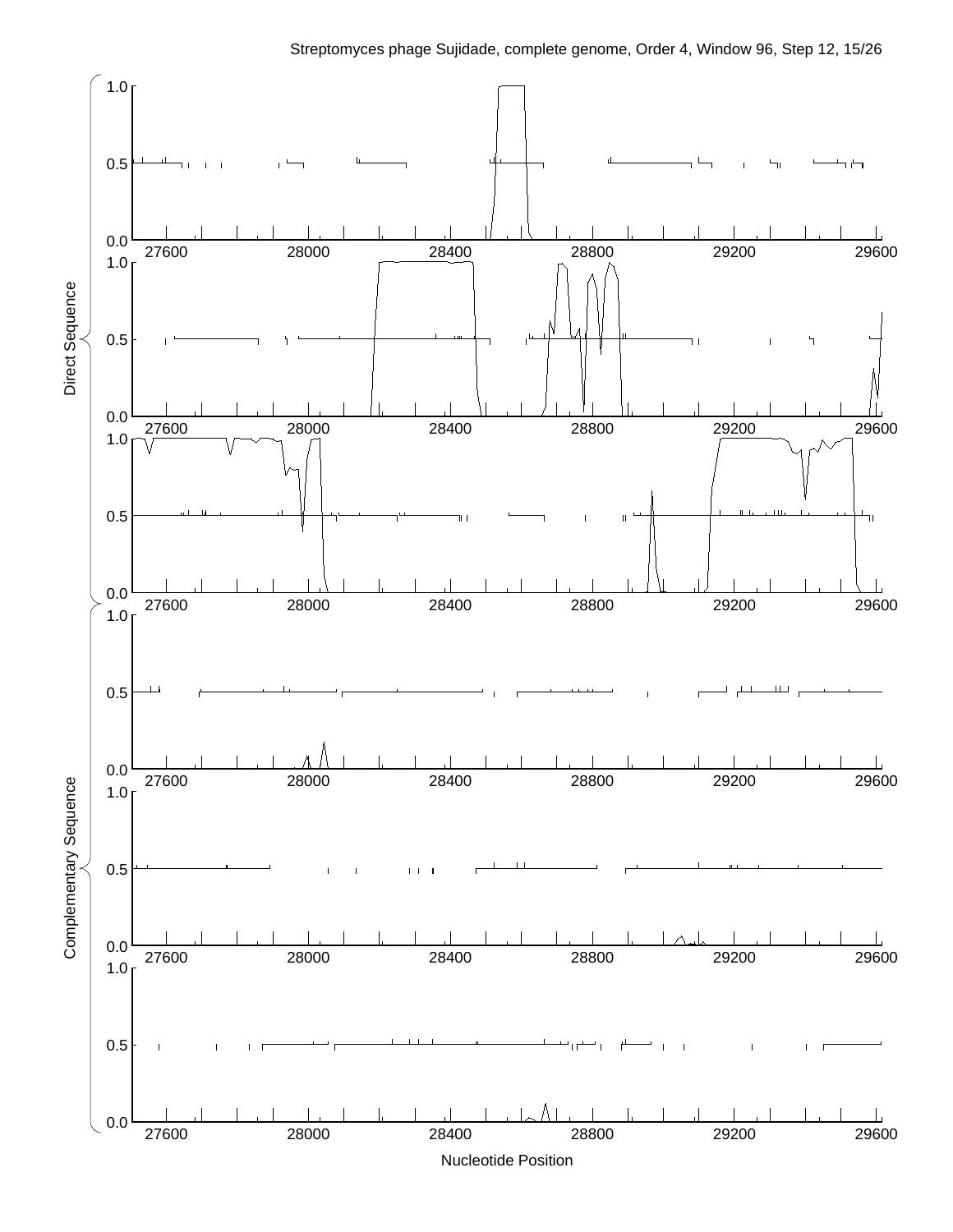![](_page_15_Figure_0.jpeg)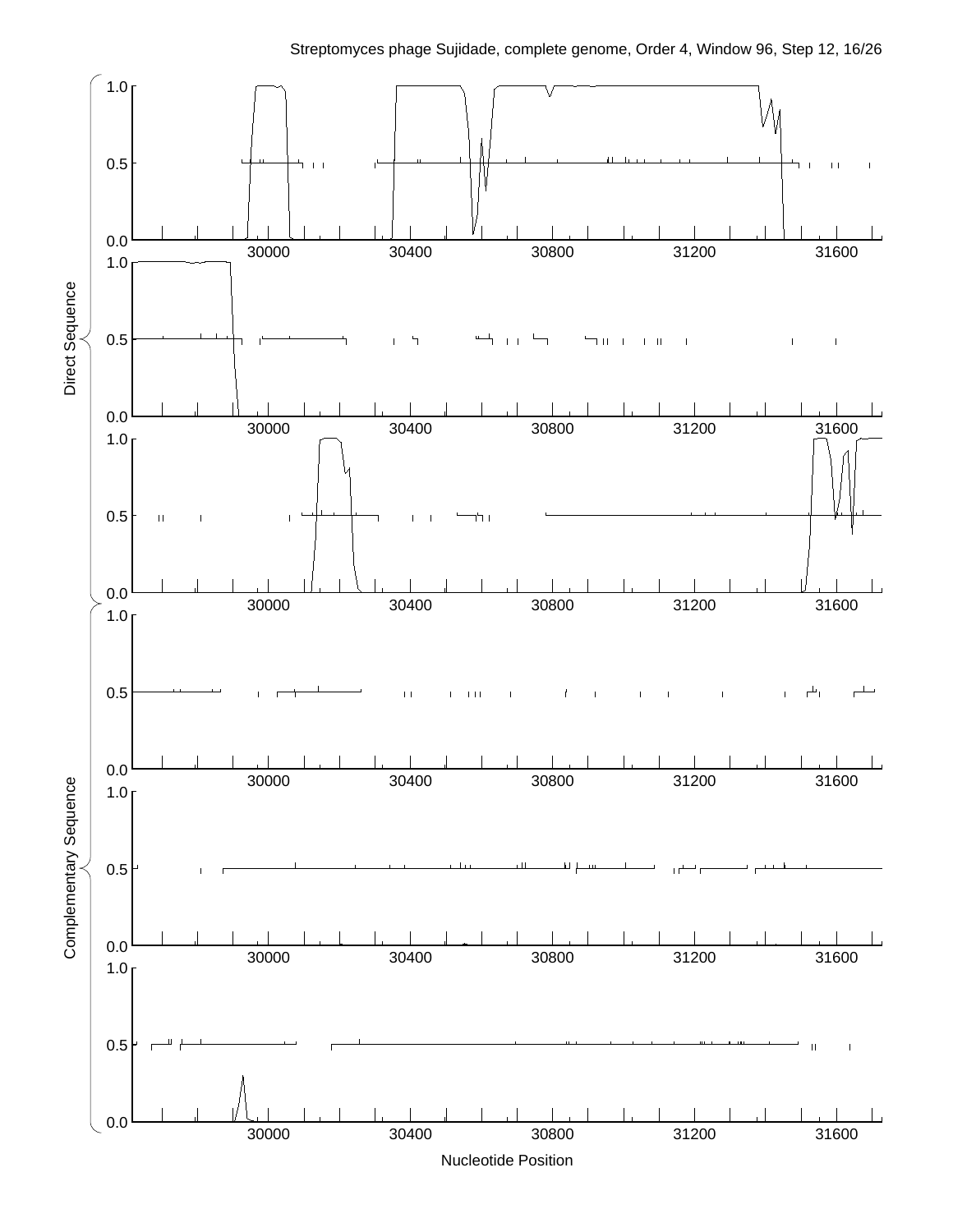![](_page_16_Figure_0.jpeg)

Streptomyces phage Sujidade, complete genome, Order 4, Window 96, Step 12, 17/26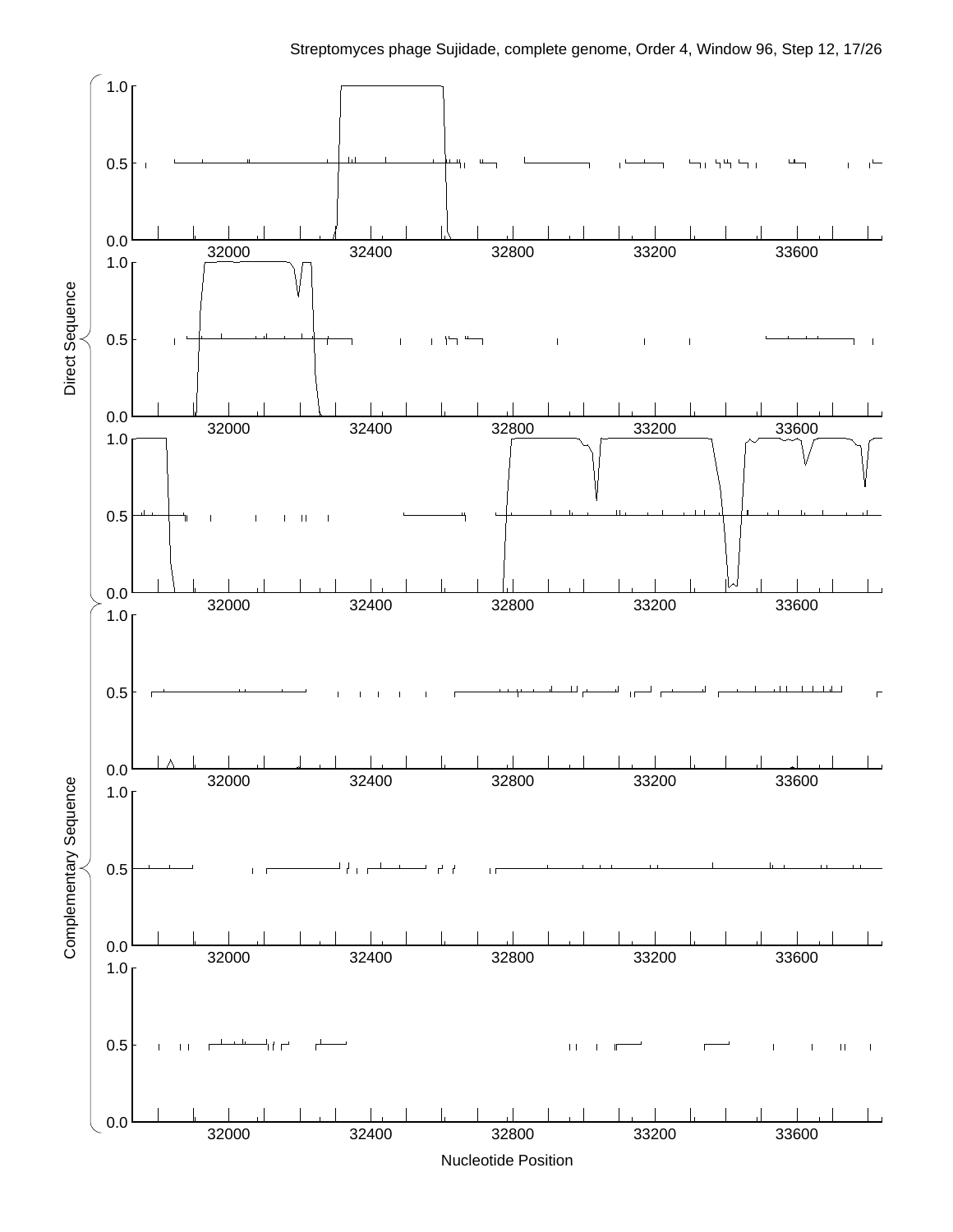![](_page_17_Figure_0.jpeg)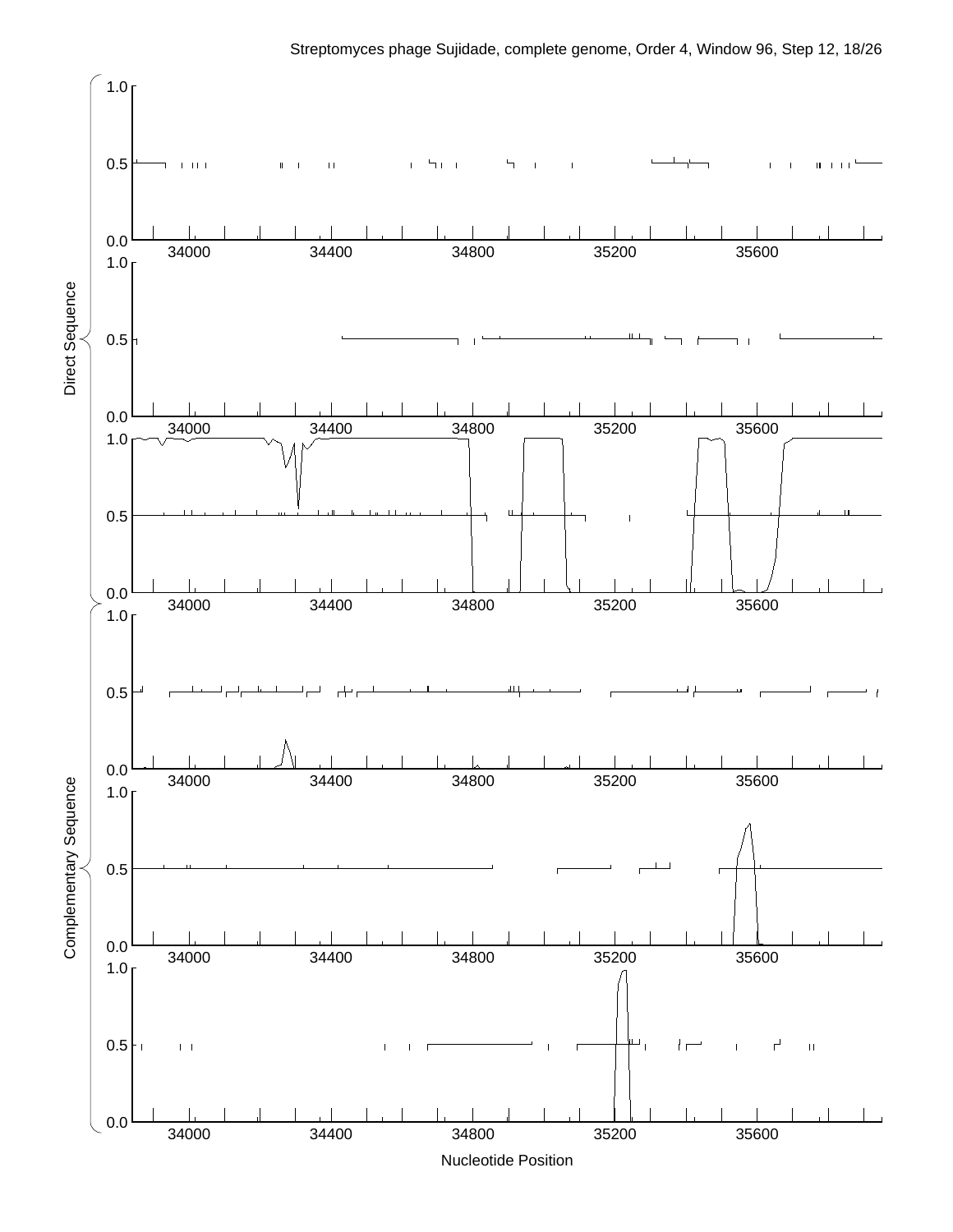![](_page_18_Figure_0.jpeg)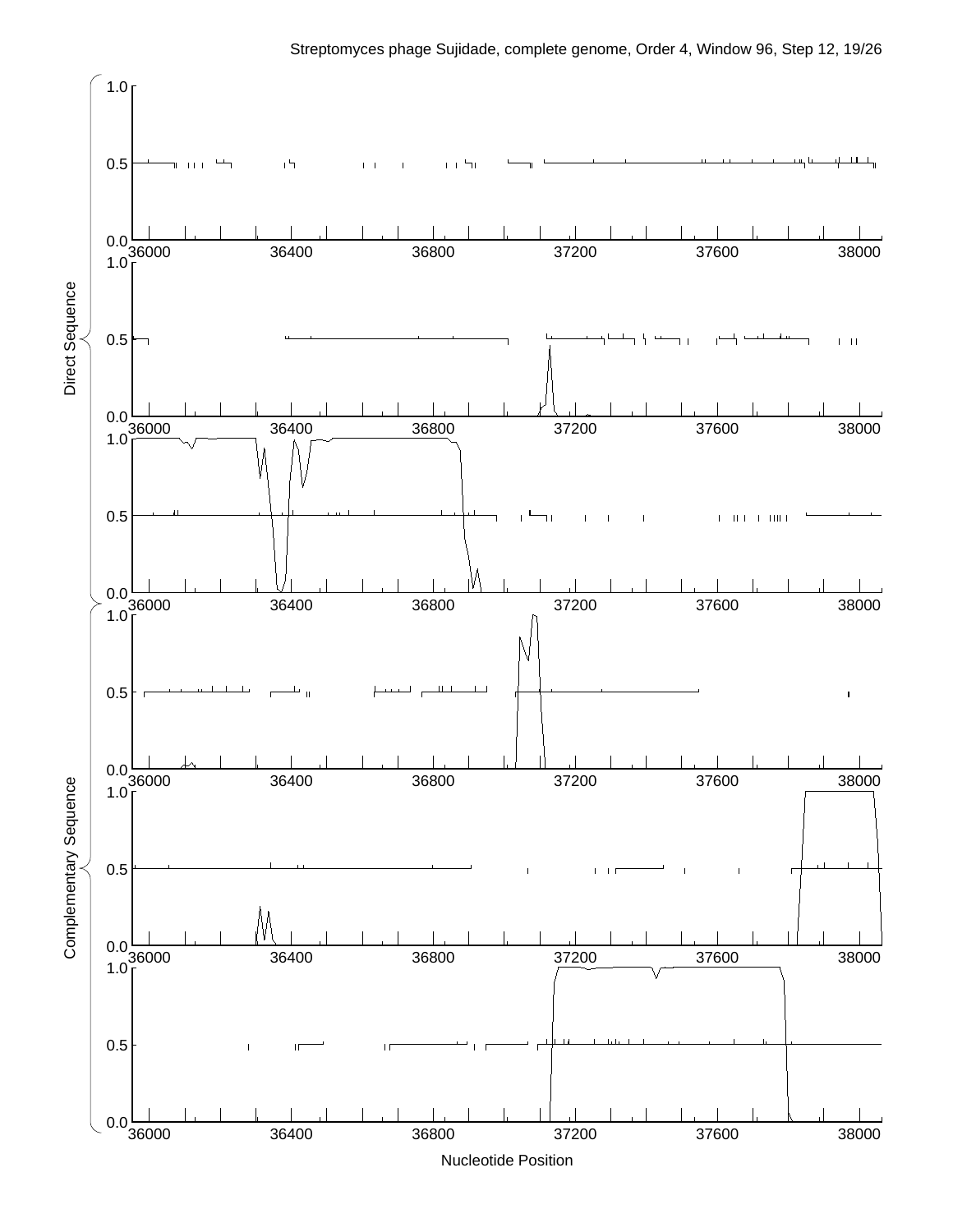![](_page_19_Figure_0.jpeg)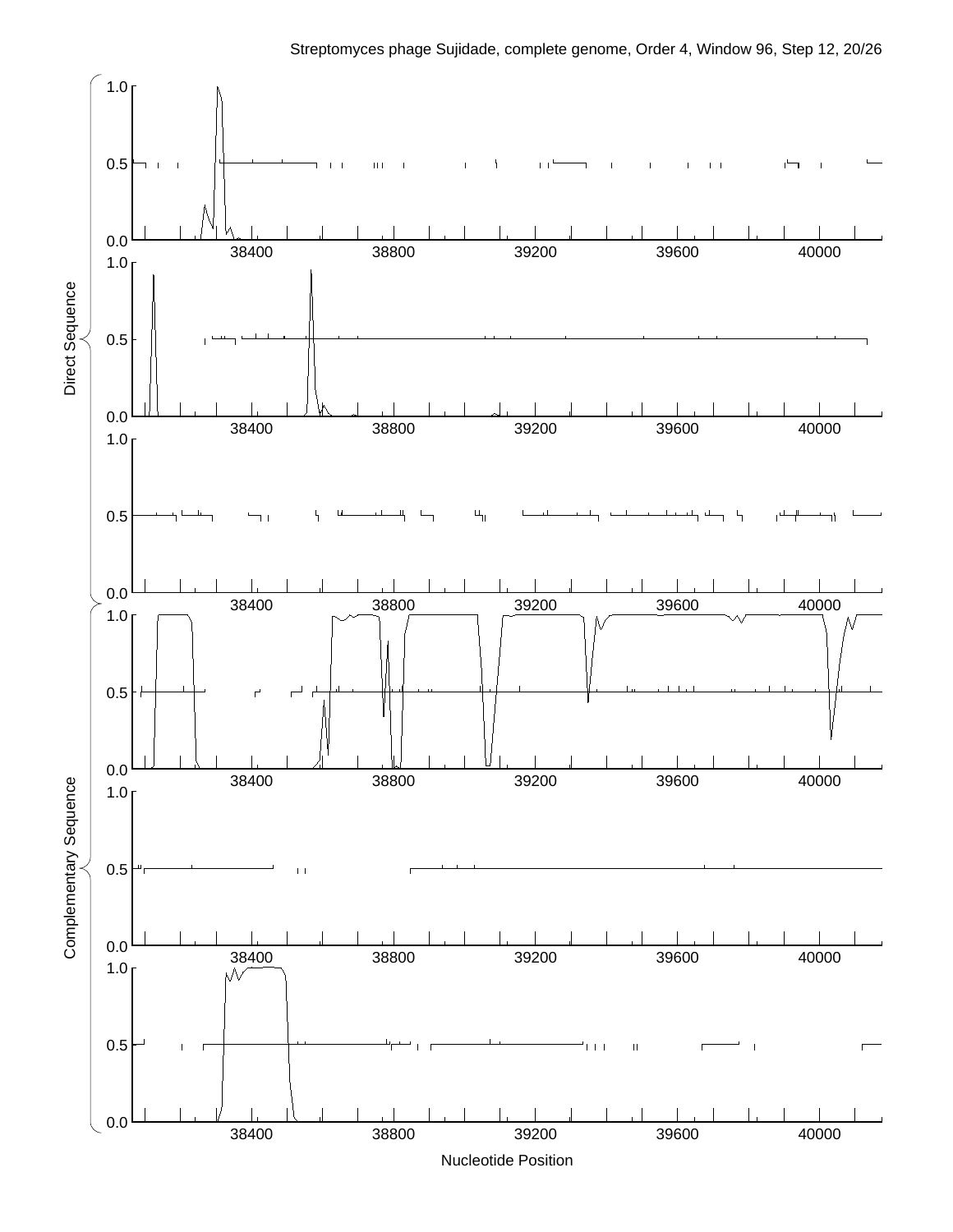![](_page_20_Figure_0.jpeg)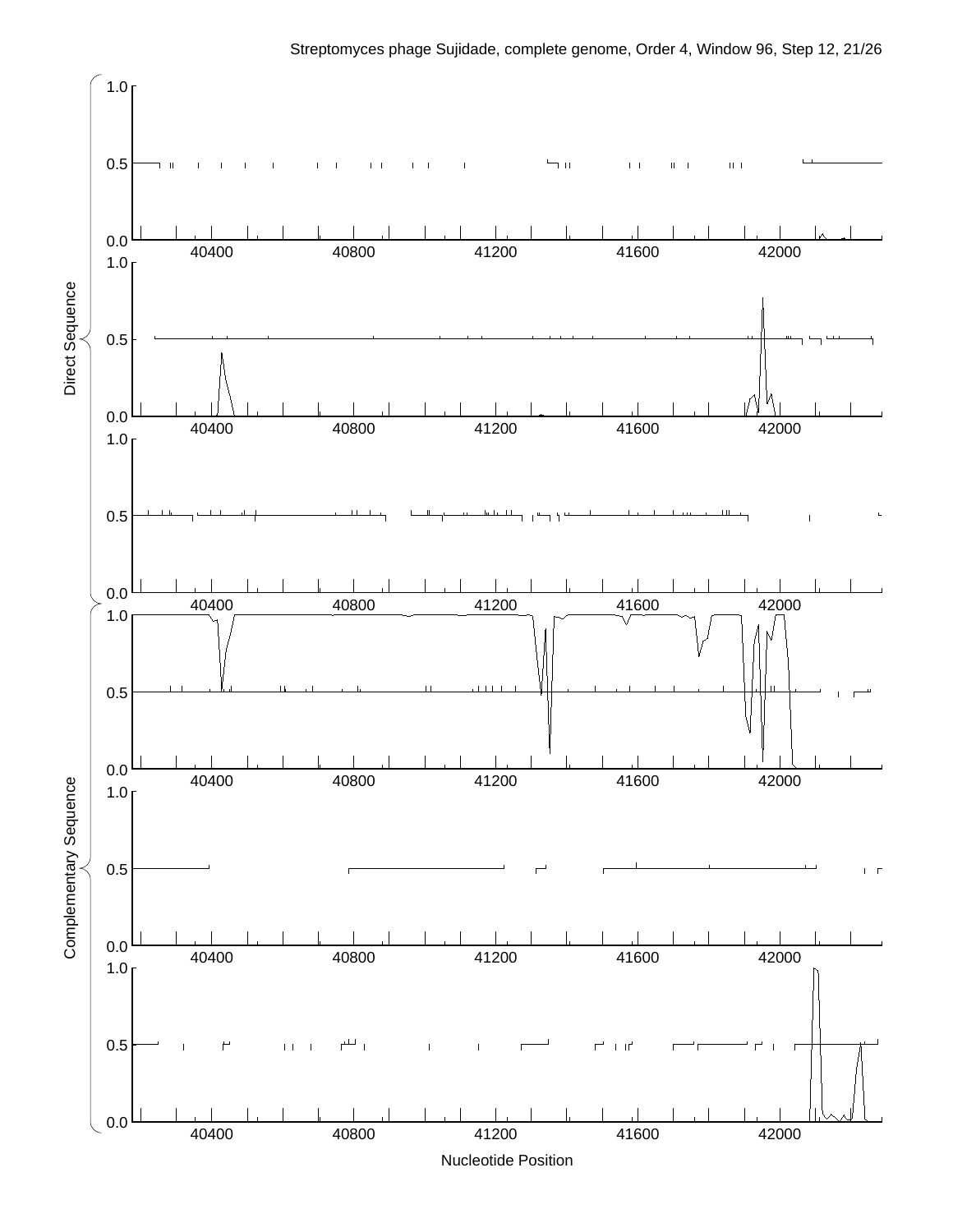![](_page_21_Figure_0.jpeg)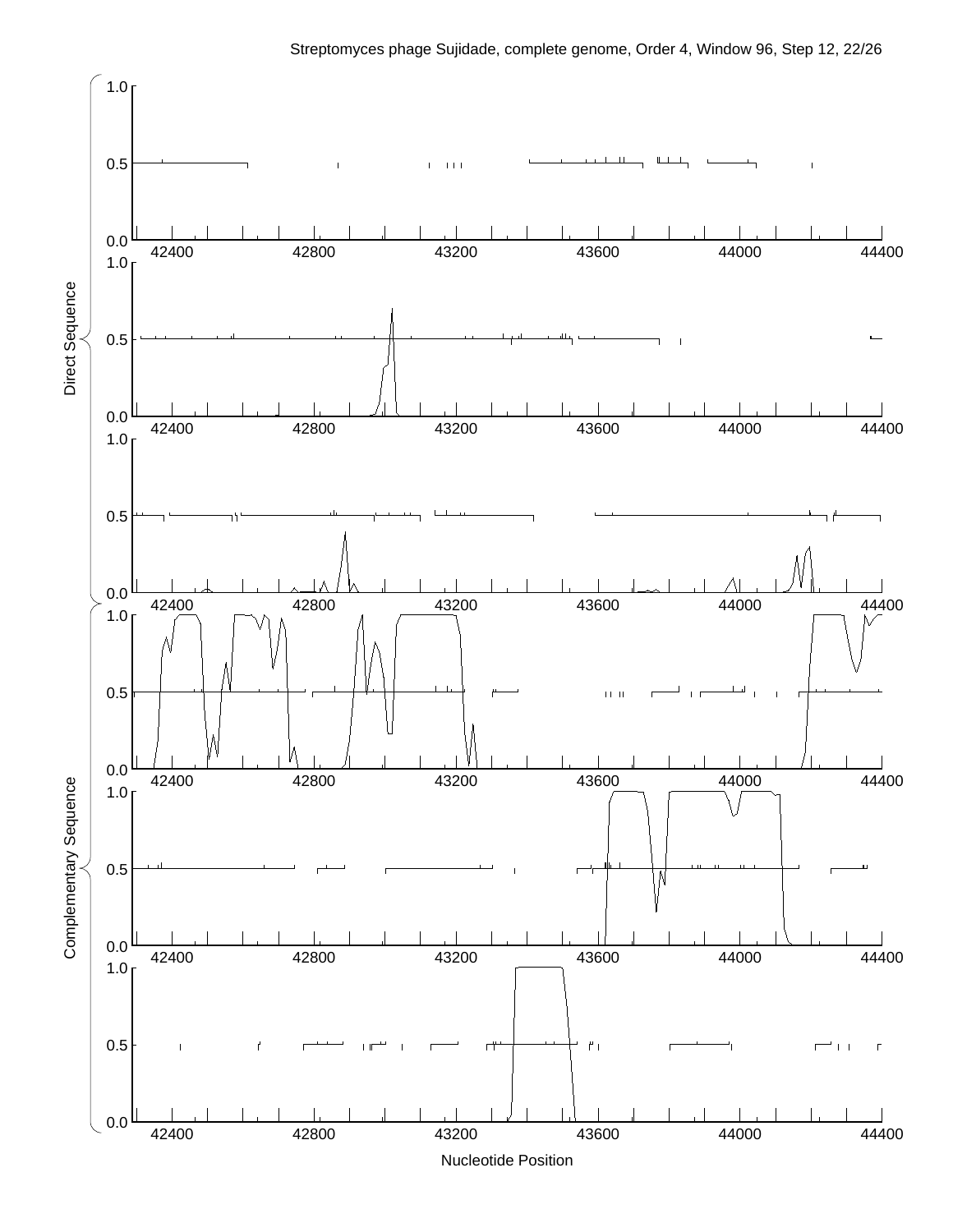![](_page_22_Figure_0.jpeg)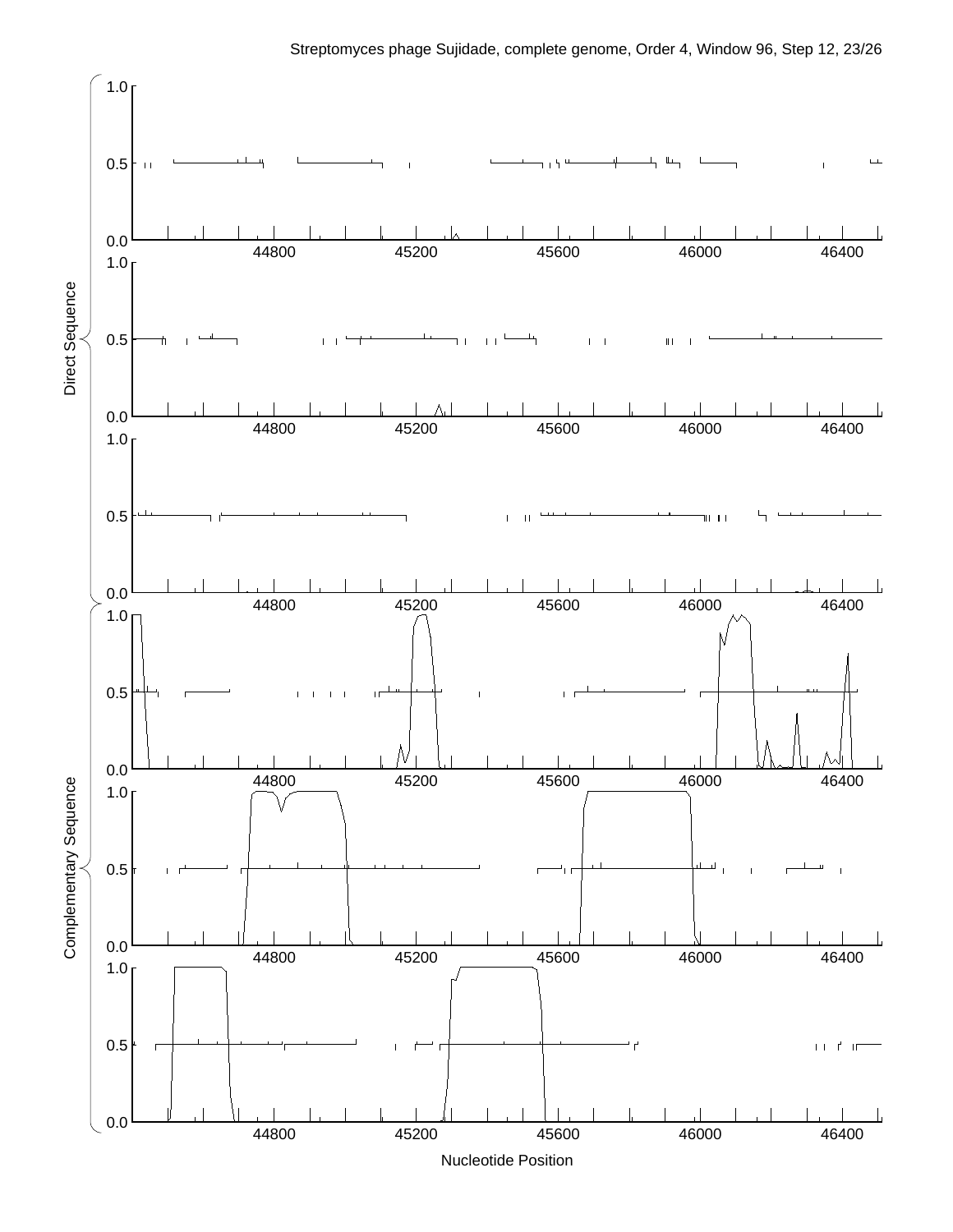![](_page_23_Figure_0.jpeg)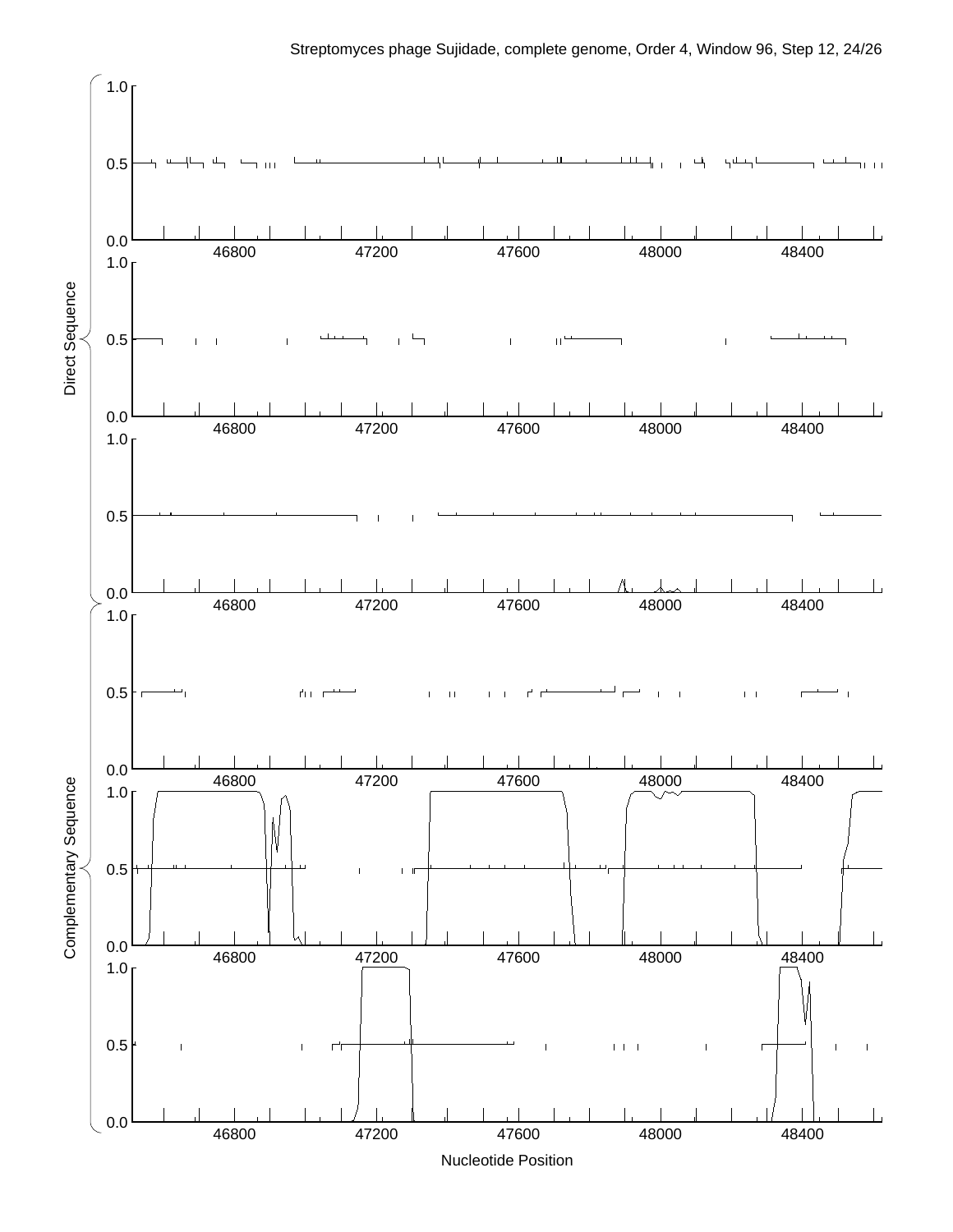![](_page_24_Figure_0.jpeg)